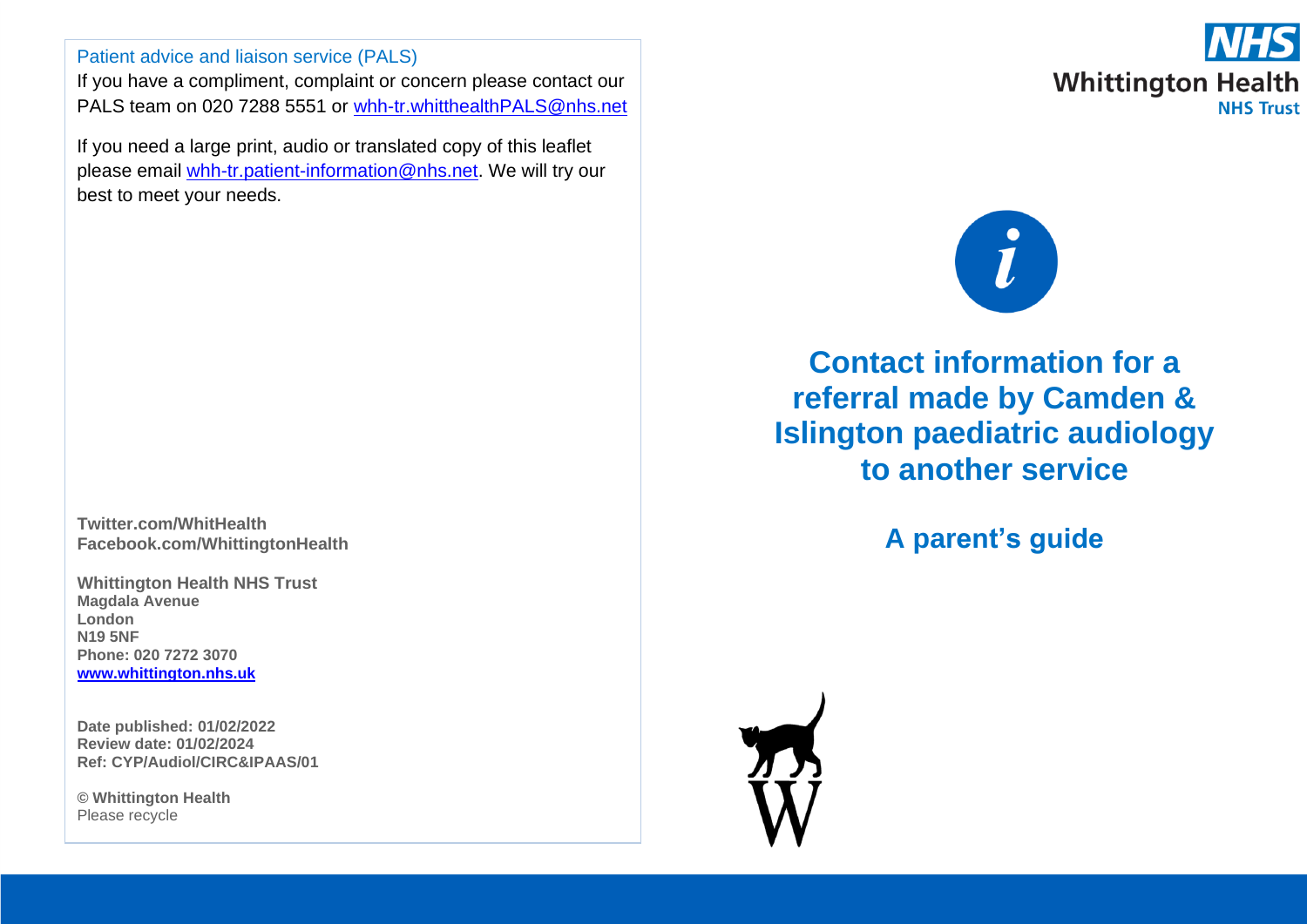#### **Important Information**

- □ Your child has been referred to an alternative department for further management of their hearing and has been discharged from our service.
- Your child has been referred to another service for further management of other concerns that you have raised and will continue to be monitored by our audiology team with regards to their hearing.
- Your child has been referred to another service for further management of other concerns that you have raised and has been discharged from our audiology service after passing their hearing assessment today.

Please contact the department(s) ticked below if you have not heard anything four weeks after receiving your report.

Alternatively, you can contact our admin team on **020 3224 4604**

# **OTHER SERVICES**

 **Camden Child & Adolescent Mental Health Service** Tavistock Centre – Tavistock and Portman NHS FT 120 Belsize Lane London NW3 5BA **email:** [tpn-tr.CYAF-Intake@nhs.net](mailto:tpn-tr.CYAF-Intake@nhs.net) **tel:** 020 8938 2241

#### **Islington Community Child & Adolescent Mental Health Service** 580 Holloway Road London N7 6LB **email:** [whh-tr.icamhsadmin@nhs.net](mailto:whh-tr.icamhsadmin@nhs.net) **tel:** 020 3316 1824

**Camden MOSAIC Child Development Team**

Kentish Town Health Centre 2 Bartholomew Road London NW5 2BX **email:** [mosaic.admin@nhs.net](mailto:mosaic.admin@nhs.net) **tel:** 020 3317 2200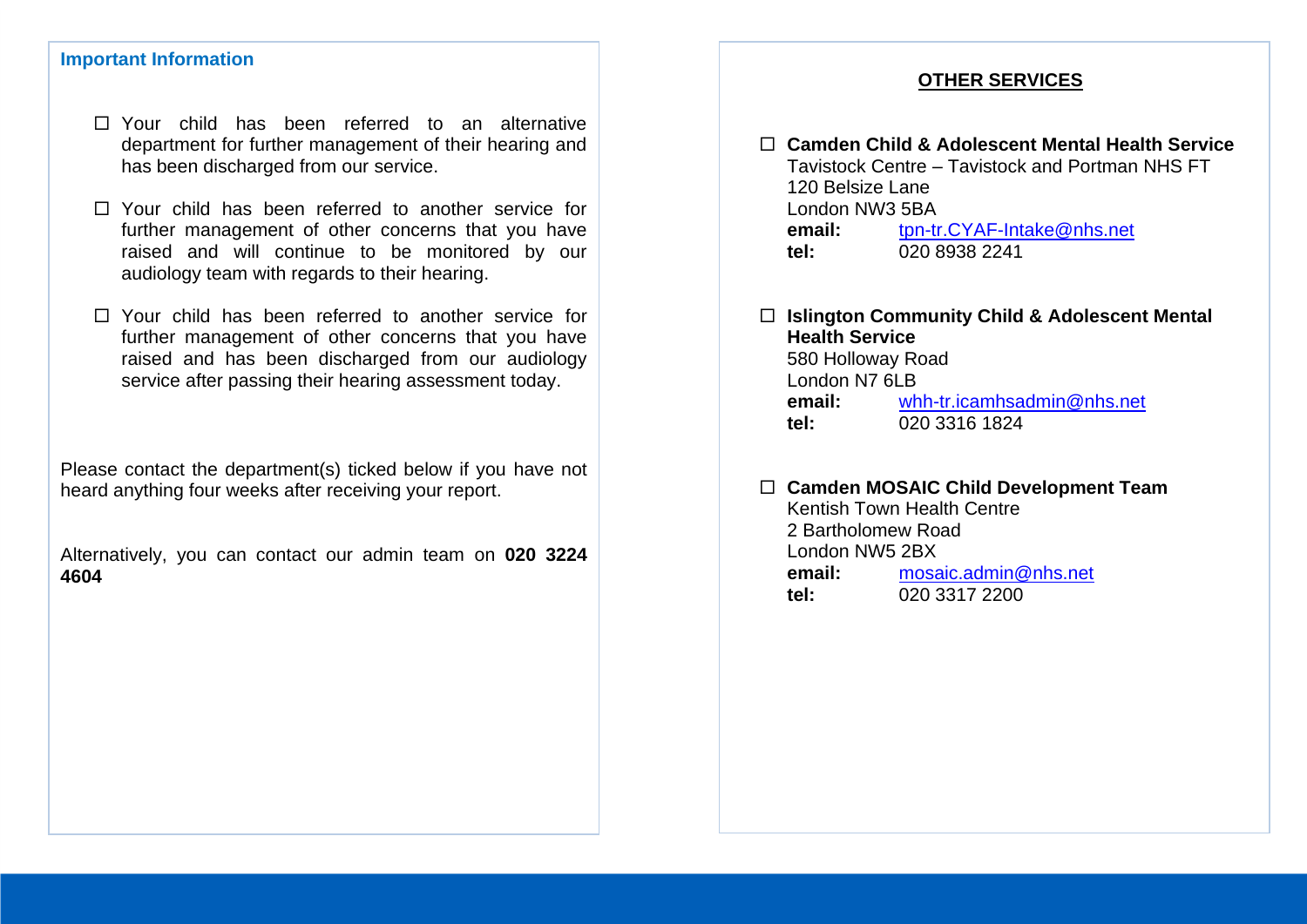# **TEACHERS OF THE HEARING IMPAIRED (TODs)**

#### **Camden Teachers of the Deaf**

Doreen Barcy Lead Teacher for the Camden Sensory Advisory & Teaching Service Qualified Teacher of the Deaf Camden Sensory Advisory & Teaching Service **SEIIS** Camden Town Hall Judd Street, London WC1H 9JE **email:** [Doreen.barcy@camden.gov.uk](mailto:Doreen.barcy@camden.gov.uk) **tel:** 0207 974 6602 / Mob: 0782 582 6390

# **Islington Teachers of the Deaf**

Main contact: Anne Corbett - Head of Service Qualified Teachers of the Deaf: Nicky Tricks and Lotta Clarke Richard Cloudesley Outreach Service Golden Lane Campus 101 Whitecross Street London EC1Y 8JA **email:** [outreach@cloudesley.islington.sch.uk](mailto:outreach@cloudesley.islington.sch.uk) **tel:** 020 7786 4808

# **AUDIOLOGY**

|        | <b>Children's Services</b><br><b>Burnt Oak Broadway</b><br>Edgware NA8 0AD<br>email:<br>tel: | □ Barnet & Enfield Paediatric Audiology<br>Paediatric Audiology and Audiovestibular Medicine<br><b>Edgware Community Hospital</b><br>paediatric.audiology@nhs.net<br>020 3316 8080 |  |
|--------|----------------------------------------------------------------------------------------------|------------------------------------------------------------------------------------------------------------------------------------------------------------------------------------|--|
| ш      | St Ann's Hospital                                                                            | <b>Haringey Children's Audiology Service</b>                                                                                                                                       |  |
|        | St Ann's Road                                                                                |                                                                                                                                                                                    |  |
|        | London N15 3TH                                                                               |                                                                                                                                                                                    |  |
|        |                                                                                              | email: whh-tr.StAnns-Audiology@nhs.net                                                                                                                                             |  |
|        | tel:                                                                                         | 020 3224 4698/020 3224 4626                                                                                                                                                        |  |
| $\Box$ |                                                                                              | <b>Royal National ENT and Eastman Dental Hospitals</b><br>(UCLH) Audiology Department<br>47-49 Huntley Street<br>London WC1E 6DG                                                   |  |
|        |                                                                                              |                                                                                                                                                                                    |  |
|        |                                                                                              |                                                                                                                                                                                    |  |
|        |                                                                                              |                                                                                                                                                                                    |  |
|        | email:                                                                                       | uclh.paediatric.audiology@nhs.net                                                                                                                                                  |  |
|        |                                                                                              | uclh.paedsavm.enquiries@nhs.net                                                                                                                                                    |  |
|        | tel:                                                                                         | 020 3465 5144                                                                                                                                                                      |  |
|        |                                                                                              |                                                                                                                                                                                    |  |

# **Great Ormond Street Hospital Paediatric Audiology**

Audiology Team Great Ormond Street Hospital Great Ormond Street London WC1N 3JH **email:** [audiology.info@gosh.nhs.uk](mailto:audiology.info@gosh.nhs.uk) **tel:** 020 7405 9200 ex 5405